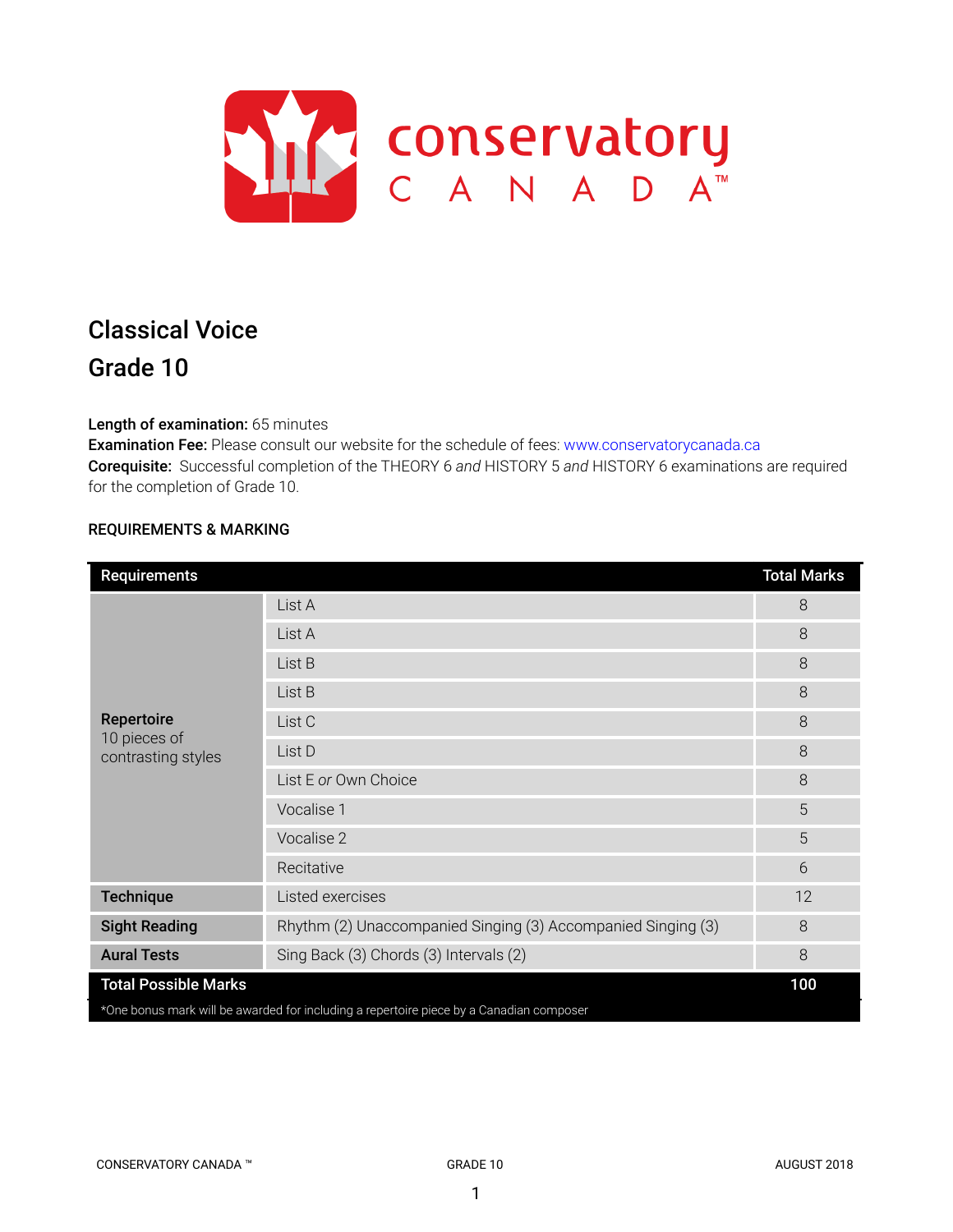# **REPERTOIRE**

- Candidates must be prepared to sing ten pieces varying in key, tempo, mood, and subject, with at least three different composers being represented to receive full marks:
	- *Two* List A pieces
	- *Two* List B pieces
	- *One* List C piece
	- *One* List D piece
	- *One* List E *or* Own Choice piece
	- *Two* Vocalises
	- *One* Recitative
- Own Choice selection:
	- This piece may be chosen from the repertoire list (Classical or Contemporary Idioms) or may be a free choice (not chosen from the repertoire list).
	- Free choice pieces do not require approval.
	- Must be at or above the Grade 10 level (can be more than one level above).
	- This piece must be suitable for the candidate's voice and age.
	- Vocal duets are acceptable, provided the candidate's part is equivalent in difficulty to Grade 10, and a second vocalist covers the second part. The second part may be sung by the teacher.
- The vocalises must be sung to the five vowels listed in the technical exercises, changing them throughout each vocalise. Each vowel must be used. The vocalises must be contrasting in technical focus, with one in a major key and one in a minor key. They may both be from the same composer. Memorization is encouraged, but not required.
- Three languages, in addition to English, must be represented in the repertoire choices.
- All pieces must be sung from memory (except the vocalise) and may be transposed to suit the compass of the candidate's voice.
- Approval is required for Group pieces chosen from outside the repertoire list. The score must be provided to the Registrar (registrar@conservatorycanada.ca) with the requested Grade level and List. Approvals are free of charge and candidates will be furnished with an approval letter to present to the examiner at the examination.
- Due to time and space constraints, Musical Theatre selections may not be performed with choreography, costumes, props, or dance breaks.
- Repertoire written by Canadian composers is encouraged, although not required. One bonus mark will be awarded for including a Group piece or Own Choice piece by a Canadian composer. Canadian composers are indicated in the repertoire lists with an asterisk (\*).
- Any standard edition of the music may be used for the examination, without prior approval. Downloaded online copies must belong to the public domain or be authentic, purchased copies for which the candidate has obtained rights to use. Photocopies of pieces held without permission are not to be used for examinations.
- All pieces published in the Conservatory Canada New Millennium Series Voice, Grade 10, may be used.

# TECHNICAL TESTS

Candidates must be prepared to sing any or all of the exercises below, in the following manner:

- Must be sung to vowels as requested by the examiner, (IPA): ee [*i*],ay [*e*], ah [*a*], oh [*o*], oo [*u*]. Solfege syllables/tonic sol-fa names may *not* be used. Assessment of vowel quality will be stressed.
- Sung without accompaniment.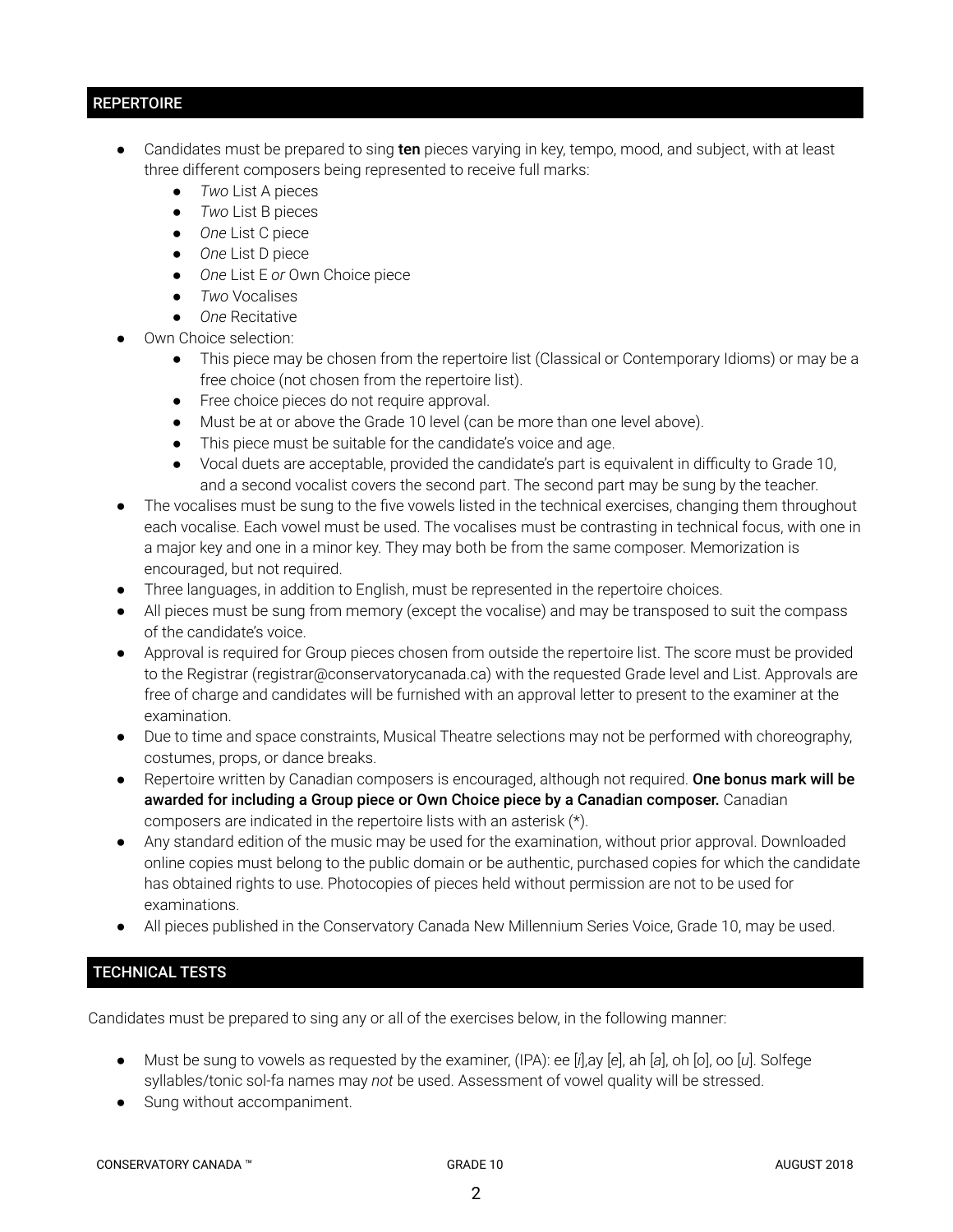- A different starting pitch for each exercise will be given by the Examiner. The candidate may request an alternate starting note and teachers may include a candidate's preferred range for each exercise with the repertoire list submitted to the Examiner. This must include more than one starting note and is designed to aid the Examiner in understanding the candidate's vocal range.
- Metronome markings are to be regarded as minimum speeds.
- Exercises must be sung in one breath, unless a breath mark is indicated by a comma. In some cases, optional breath marks are included in parenthesis.
- Slurs indicate legato singing; staccato marks indicate staccato singing.



Major scale pattern (accents)  $\bullet = 60$ 



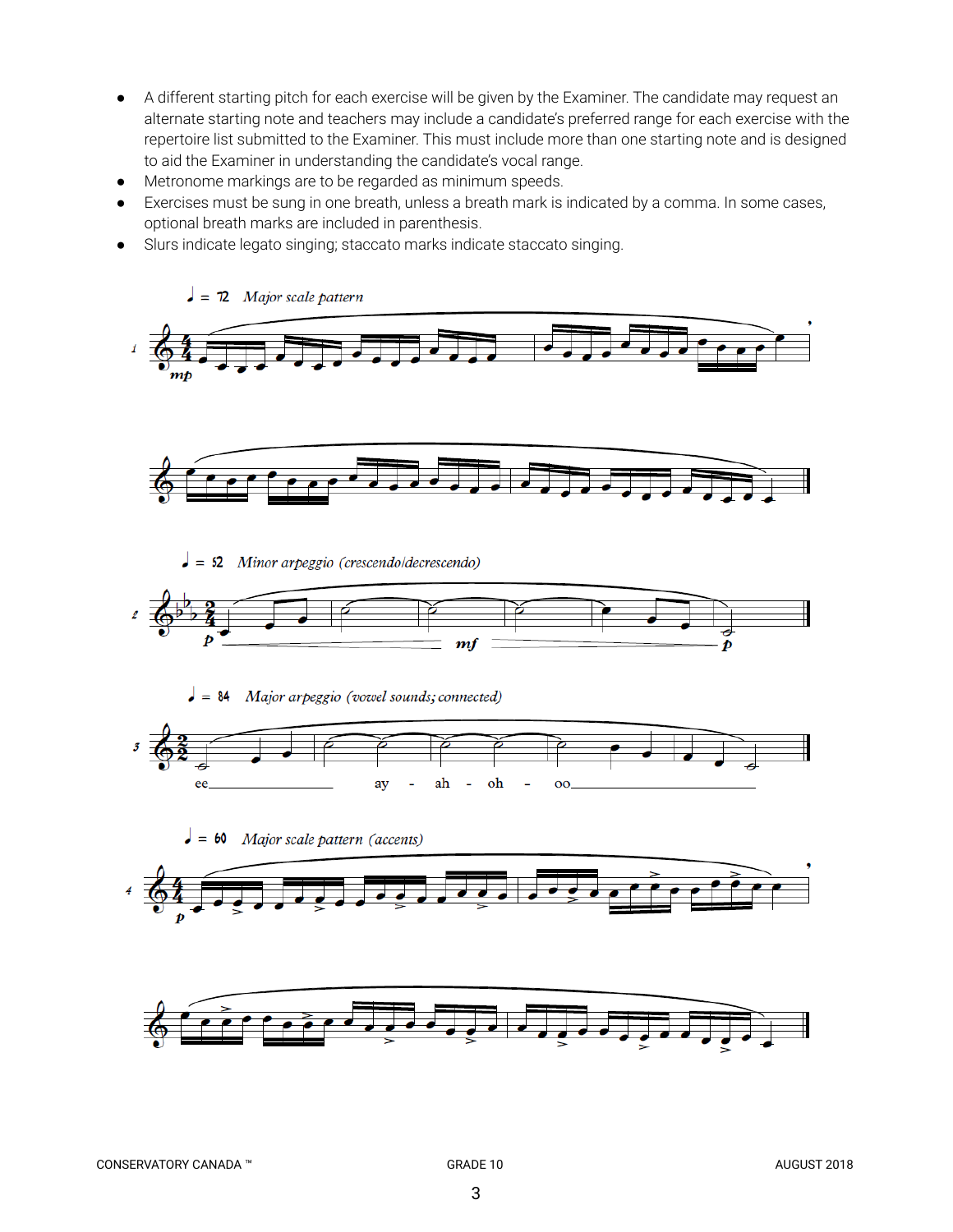

# SIGHT READING

Candidates will be given a brief period to scan the score for the following three tests:

# Rhythm

Tap or clap (at the candidate's choice) a rhythm, 4 bars in length.

- Time signature may be simple or compound.
- A variety of note and rest values as well as ties, syncopations and complex rhythms may be used.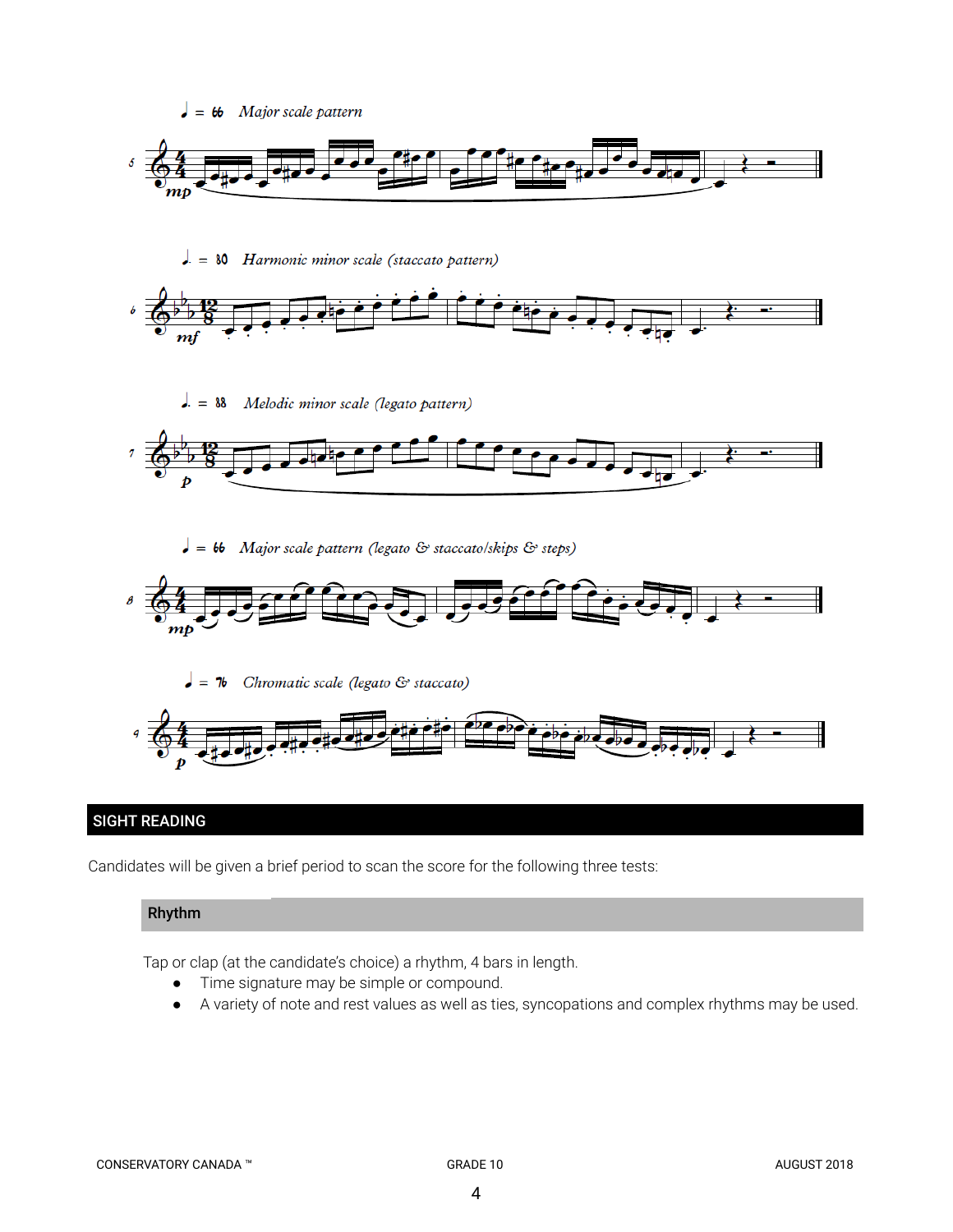*Example:*



#### Unaccompanied Singing

Sing at sight a simple, unaccompanied, 4 to 8 bar melody equal in difficulty to pieces at the Grade 6 level. The melody will be within the range from the dominant below the tonic to an octave above the tonic. Candidates may use any vowel of their choice, solfege syllables, or numbers. The examiner will play a I-IV-V-I chord progression (with the leading note to tonic in the upper part) on the piano to establish the tonality, followed by the tonic note.

- *●* Any major or minor key with up to and including five sharps or flats.
- *●* Time signature may be 3/4, 4/4 or 6/8.
- A variety of note and rest values may be used, but not complex rhythmic patterns.
- Intervals used will be 2nds, 3rds, 4ths, 5ths, 6ths, 7ths and 8ves.
- The melody will begin on a note of the tonic triad.

#### Accompanied Singing

Sing a 4 to 8 bar line from a vocal score, while being accompanied at the piano by the examiner. The examiner will play a I-IV-V-I chord progression (with the leading note to tonic in the upper part) on the piano to establish the tonality, followed by the tonic note. The starting pitch will *not* be given.

#### AURAL TESTS

Candidates will be required to complete the following three tests:

#### Sing Back

Play back or sing back on any vowel (candidate's choice), the *lower part* of a two-part phrase in a major key. The melody will begin on a note of the tonic chord. The examiner will:

- Name the key—major keys with up to and including three sharps or flats.
- Play the tonic four-note chord in broken form.
- Play the melody twice.

#### *Example:*



## Chord Identification

Identify the following chords after being played once by the examiner.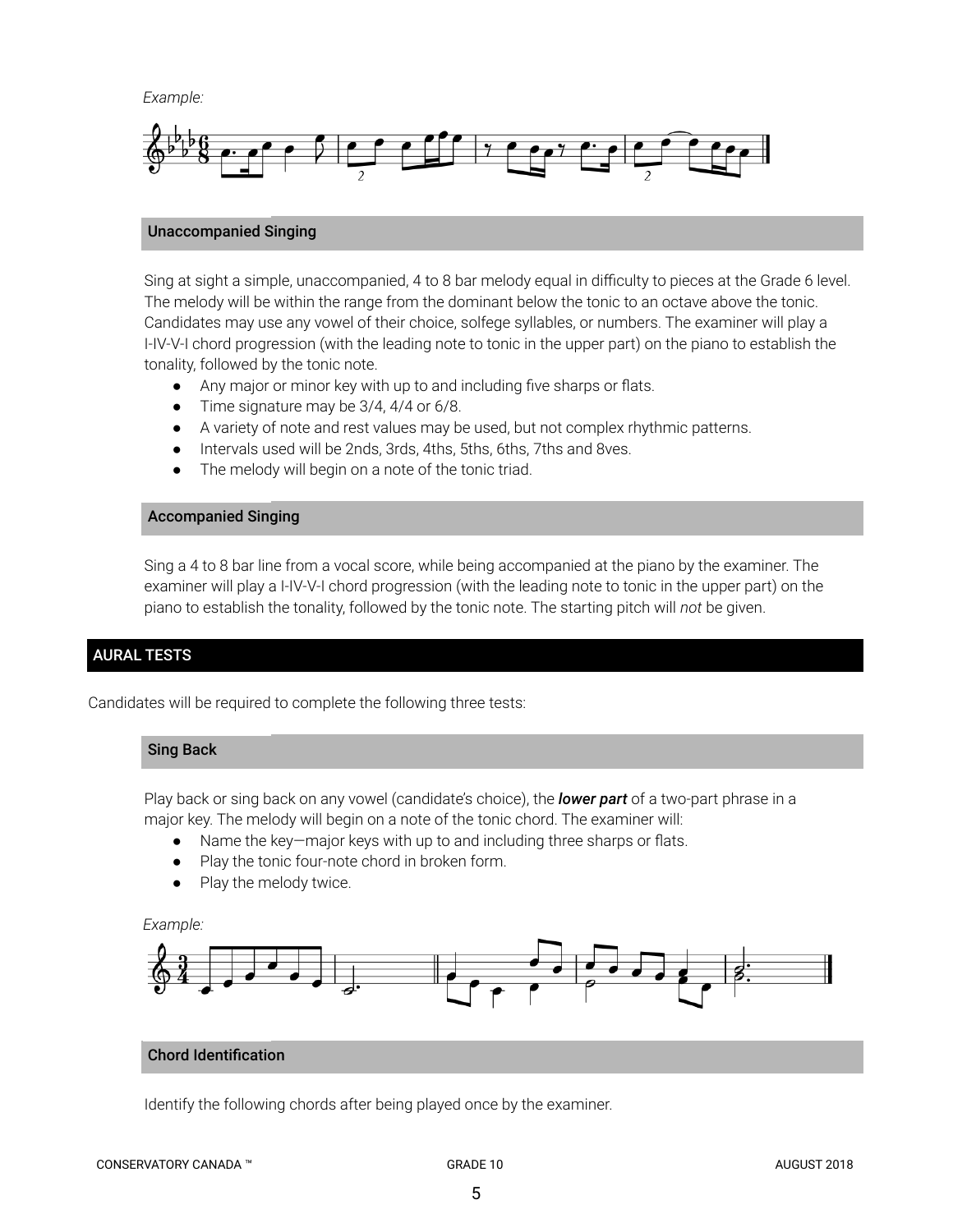- All chords will be played in solid form.
- Candidates must identify the inversion of major and minor 4-note chords.

| Chord          | <b>Inversion</b>      | <b>Position</b> |
|----------------|-----------------------|-----------------|
| Major (4-note) | Root & all inversions | Close           |
| Minor (4-note) | Root & all inversions | Close           |
| Dominant 7th   | Root                  | Open (SATB)     |
| Diminished 7th | Root                  | Open (SATB)     |

# Interval Identification

Identify or sing any of the following intervals.

- If identifying, the intervals will be played once, in broken form, by the examiner.
- If singing, the examiner will provide a starting note.

| Ascending                                 | <b>Descending</b>                         |  |
|-------------------------------------------|-------------------------------------------|--|
| minor 2nd                                 | minor 2nd                                 |  |
| major 2nd                                 | major 2nd                                 |  |
| minor 3rd                                 | minor 3rd                                 |  |
| major 3rd                                 | major 3rd                                 |  |
| perfect 4th                               | perfect 4th                               |  |
| tritone (augmented<br>4th/diminished 5th) | tritone (augmented<br>4th/diminished 5th) |  |
| perfect 5th                               | perfect 5th                               |  |
| minor 6th                                 | minor 6th                                 |  |
| major 6th                                 | major 6th                                 |  |
| minor 7th                                 | minor 7th                                 |  |
| major 7th                                 | major 7th                                 |  |
| perfect 8th                               | perfect 8th                               |  |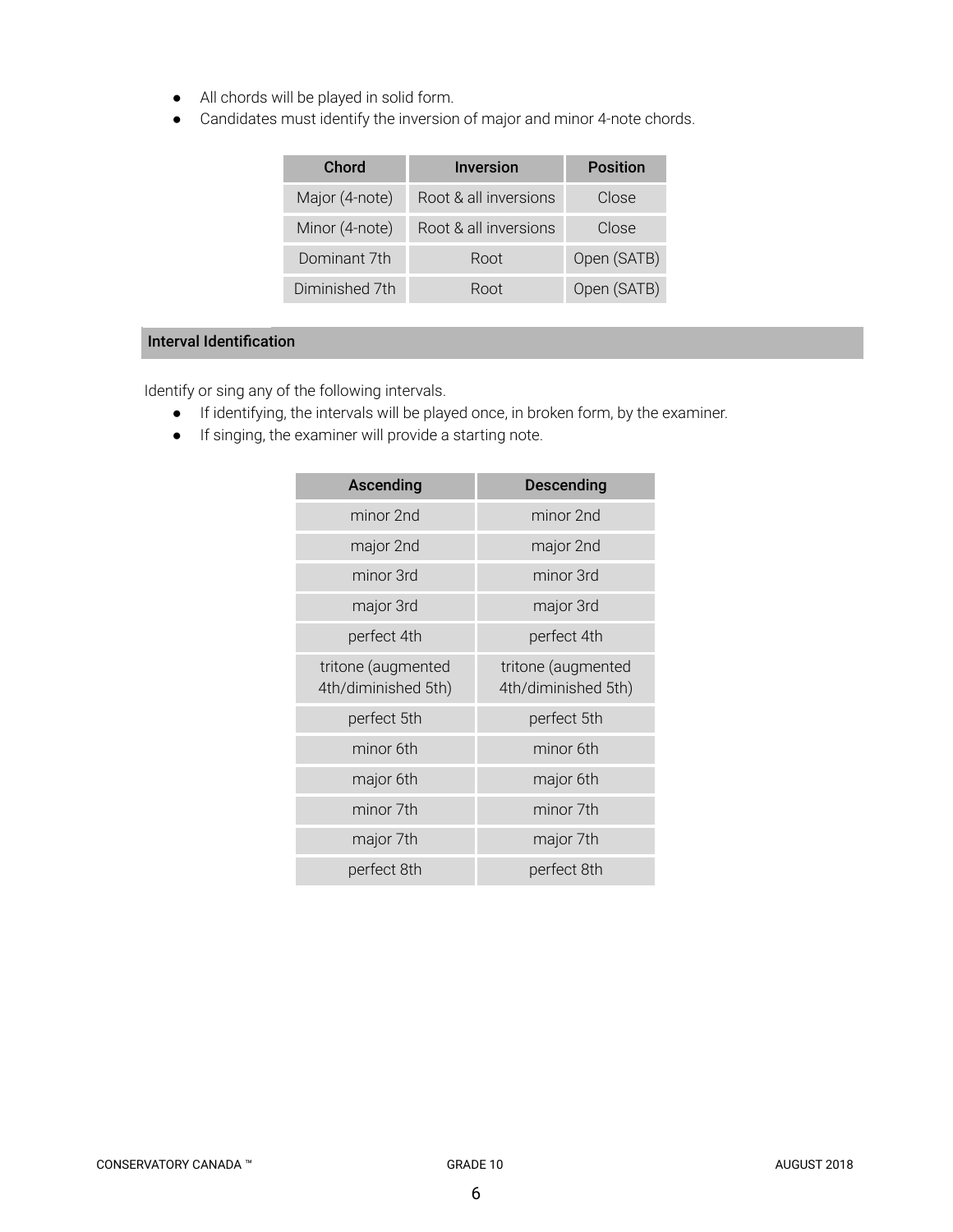# REPERTOIRE LIST

# LIST A

#### ARNE, T.

● O Peace, Thou Fairest Child of Heaven

# BACH, J.S.

● Bist Du Bei Mir

*Cantata No. 68*

● Mein Gläubiges Herze Frohlocke

*Cantata No. 72*

● Alles nur nach Gottes Willen

*Cantata No. 81*

● Ihr Kleingläubigen

*Cantata No. 82*

- Schlummert Ein
- *Cantata No. 89*
- Gerechter Gott, ach, Rechnest du (recitative & aria) *Cantata No. 92*
- Meinem Hirten Bleib Ich Treu
- *Cantata No. 144*
	- Murre nicht, lieber Christ

*Cantata No. 160*

● Ich Weiss, dass mein Erlöser

## CACCINI, G.

- Bella rose purpurine
- Sfogava con le stelle

#### CALDARA, A.

- Come Raggio Di Sol
- Selve Amiche

#### DOWLAND, J.

- Can She Excuse My Wrongs?
- Dear If You Change
- If My Complaints Could Passions Move
- Sorrow, Sorrow Stay

#### GLUCK, C.W.

● O Del Mio Dolce Ardor *(26 Italian Songs & Arias)*

## GREENE, M.

● O That My Ways (with recitative.)

#### HANDEL, G.F.

- Alma Mia
- Care Selve

#### *Acis and Galatea*

● Love in Her Eyes (with recitative)

*Alcina*

- Verdi Prati
- *Berenice*
	- Si Tra I Ceppi

*Messiah*

- Come Unto Him
- Comfort Ye
- He Shall Feed His Flock (with recitative)
- O Thou that Tellest

*Samson*

● Total Eclipse

*Semele*

- Endless Pleasure, Endless Love
- O Sleep, Why Dost Thou Leave Me

## HAYDN, F.J.

● O Tuneful Voice

*The Creation*

● On mighty Pens

#### MARCELLO, B.

● Il Mio Bel Foco *(26 Italian Songs & Arias)*

#### MENDELSSOHN, F.

- O For the Wings of a Dove
- *Elijah*
	- O Rest in the Lord
	- Woe Unto Them Who Forsake Him

#### MOZART, W.A.

- Als Luise die Briefe
- An Chloe
- Ridente La Calma
- *Die Zauberflöte*
	- O Isis Und Osiris

*Exsultate Jubilate*

● Tu Virginum Corona

#### PAISIELLO, G.

● Chi Vuol La Zingarella

#### PURCELL, H.

- Come All Ye Songsters
- Evening Hymn (Now that the Sun hath Veiled his Light)
- Hark How All Things in One Sound
- Music For a While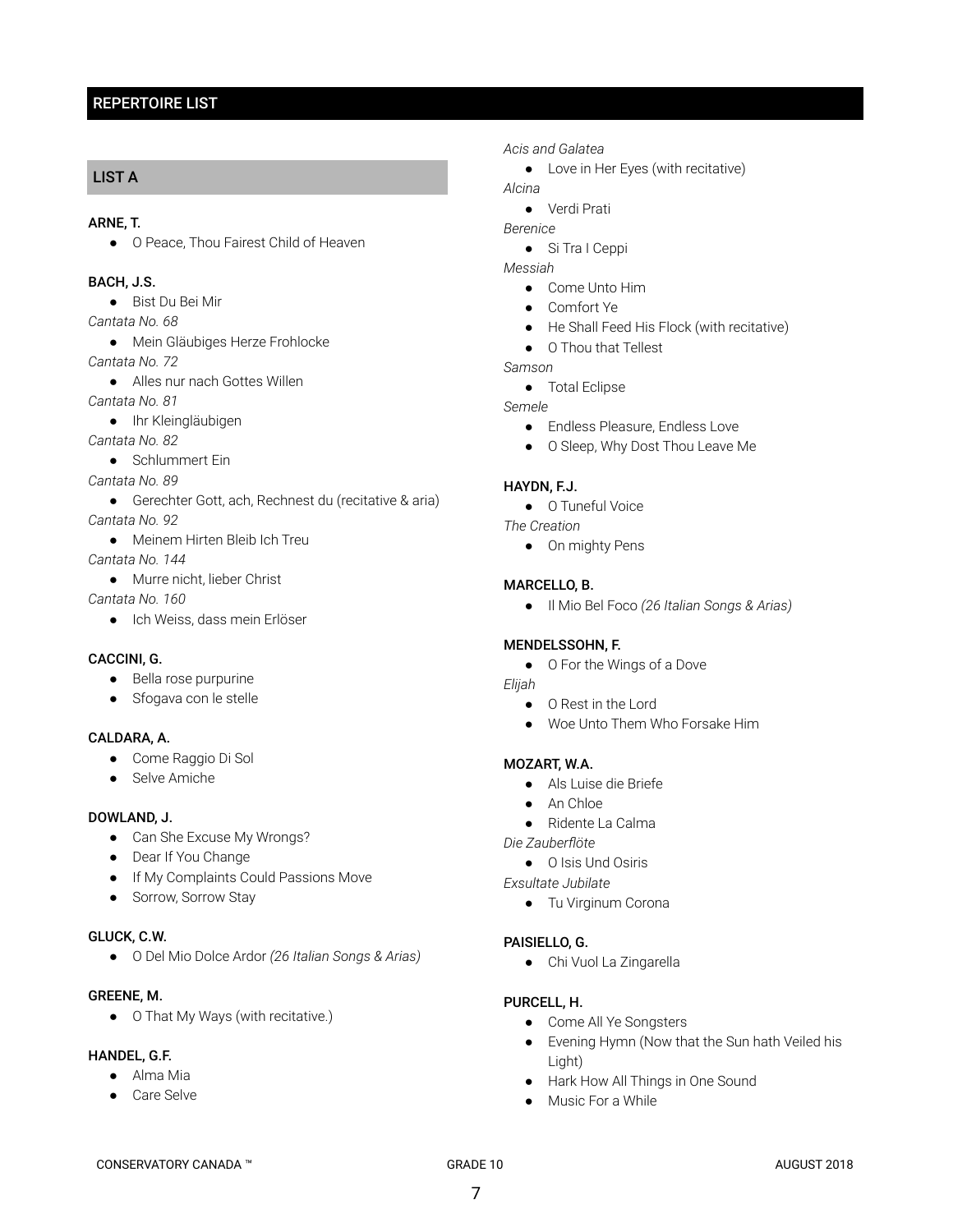#### *Dido and Aeneas*

- Thy Hand, Belinda/When I Am Laid *The Fairy Queen*
	- Next Winter Comes Slowly

#### SCARLATTI, A.

● Spesso Vibra Per Suo Gioco

## VIVALDI, A.

*Gloria*

● Domine Deus

# LIST B

## BELLINI, V.

- Ma Rendi pur Contento
- Malinconia, Ninfa Gentile
- Per Pieta, Bell'idol Mio
- Vanne, O Rosa Fortunata

## BIZET, G.

● Chanson d'Avril

## BRAHMS, J.

- An die Nachtigall
- Dein Blaues Auge
- Es Traumte Mir
- Immer Leise
- Liebestreu
- O Liebliche Wangen
- Sapphische Ode (Op.94 No. 4)
- Standchen
- Wir wandelten

# CHABRIER, E.

- Ballade des gros dindons *(Humorous Art Songs for Solo Voice)*
- Villanelle des petits canards *(Humorous Art Songs for Solo Voice)*

#### CHAUSSON, E.

- Hebe
- Le Colibri
- Les Papillons
- Serenade Italienne

# D'ARIENZO, N.

● La Zingara

# DEBUSSY, C.

● Dans le Jardin

- Fleur des Bles
- Il Pleure dans mon Coeur
- L'Échelonnement des Haies
- La Mer est plus belle
- Mandoline
- Paysage sentimental
- Romance: l'ame Evaporee
- Voici que le Printemps
- *Ariettes Oubliees*
	- C'est L'Extase
- *Chansons de Bilitis*
	- Choose ONE

# DONIZETTI, G.

● Oh! Vieni al mare

## FAURE, G.

- Apres un Reve
- Chanson D'Amour
- Clair de Lune
- Green
- Le Secret
- Les Roses d'Ispahan
- Mandoline
- Nell
- Notre Amour
- Rencontre
- Toujours

*Requiem, Op. 48*

● Pie Jesu

# HAHN, R.

- L'Heure Exquise
- Quand je fus pris au Pavillon
- Si Mes Vers Avaient Des Ailes

# MAHLER, G.

- Ablosung im Sommer
- Fruhlingsmorgen
- Hans und Grethe
- Scheiden und Meiden
- Serenade

#### MENDELSSOHN, F.

● Es rauscht das rote Laub

# MERCADANTE, S.

● La Stella

# MORLACCHI, F.

● Ho sparse tante lagrime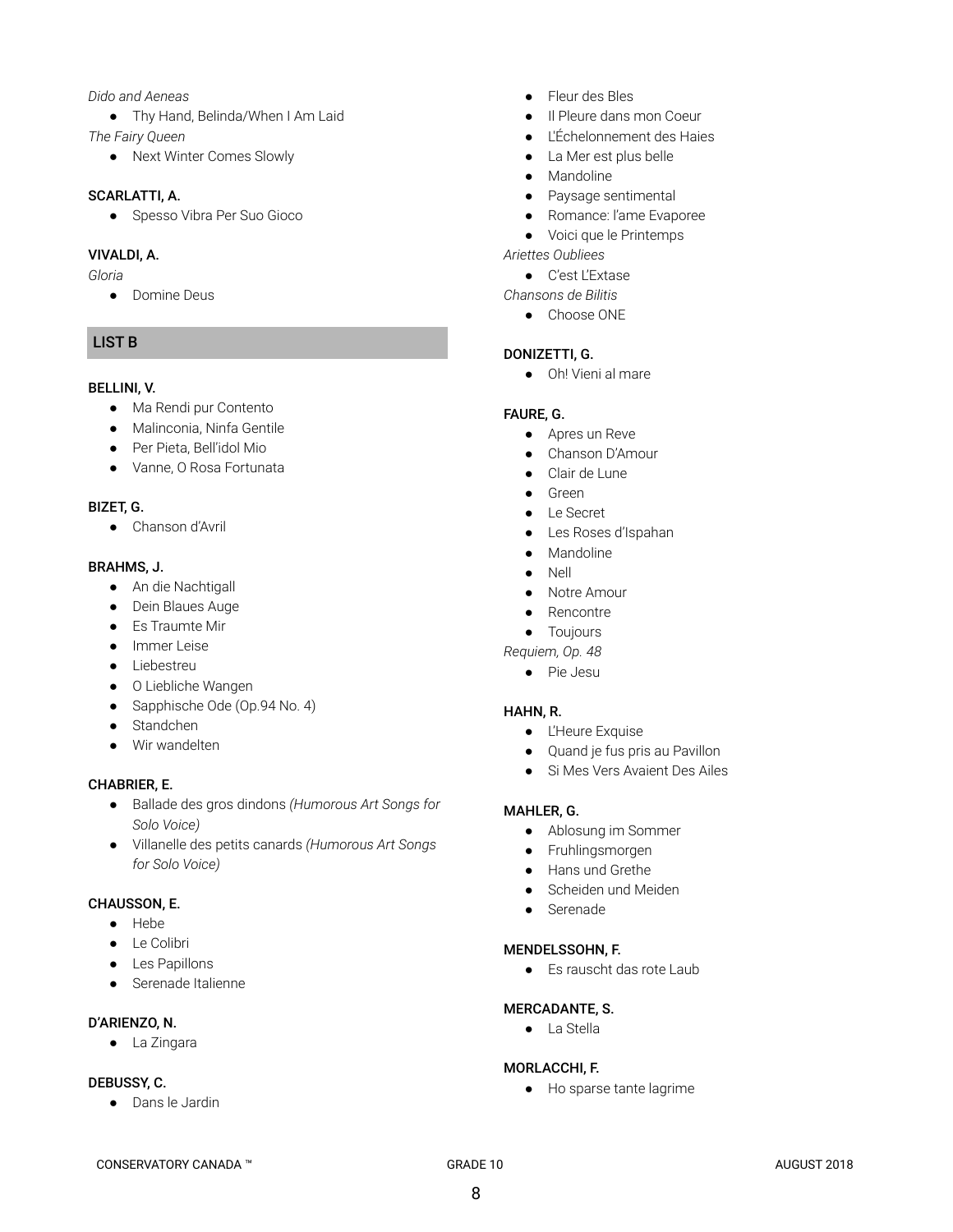#### REGER, M.

● Waldeinsamkeit *(First Book of Soprano Solos)*

#### ROSSINI, G.

● La Separazione

*La Regata Veneziana*

● Choose ONE

## SCHUBERT, F.

- Der Jungling an der Quelle
- Liebe schwärmt auf allen Wegen
- Rastlose Liebe
- *Die Schone Mullerin*
	- Choose ONE

*Schwanengesang*

- Am Meer
- Kriegers Ahnung
- Liebesbotschaft
- Standchen

*Winterreise*

● Die Post

#### SCHUMANN, R.

- Die Beiden Grenadiere
- Fruhlingsnacht
- Liebeslied
- Lied der Braut, I and II
- Mondnacht
- Stille Tranen
- Waldesgespräch
- Wanderlied
- Widmung

#### SPOHR, L.

● Rose Softly Blooming *(First Book of Soprano Solos)*

#### TOSTI, F.R.

● La Serenata

## WOLF, H.

- Auf ein altes Bild
- Begegnung
- Das verlassene Mägdlein
- Elfenlied
- Fussreise
- Gebet
- In dem Schatten Meiner Locken
- Mausfallensprüchlein
- Verborgenheit

# LIST C

#### BRITTEN, B.

- *A Charm of Lullabies*
	- Choose TWO
- *Cabaret Songs*
	- Choose ONE
- *Four Burns Songs*
	- Afton Water
	- My Hoggie
- *On This Island*
	- Choose ONE

## BRITTEN, B. (ARR.)

● Dink's Song

#### CARPENTER, J.A.

● When I Bring to You Colour'd Toys

#### COPLAND, A.

*The Tender Land*

● Laurie's Song

#### DELIUS, F.

● The Nightingale

#### FINZI, G.

● Fear No More the Heat o' the Sun

#### GRANADOS, E.

● Elegia Eterna

#### GURNEY, I.

● Sleep

#### HARTY, H.

● A Lullaby

#### HEAD, M.

- Carol of the Field Mice
- Dear Delight
- Nocturne
- The Matron Cat's Song *(Songs for Male Voices III)*
- The Sea Gipsy *(Songs for Male Voices III)*
- When I Think Upon the Maidens
- *Songs of the Countryside I*
	- Green Rain
	- On the Wings of the Wind
	- Sweet Almond Blossom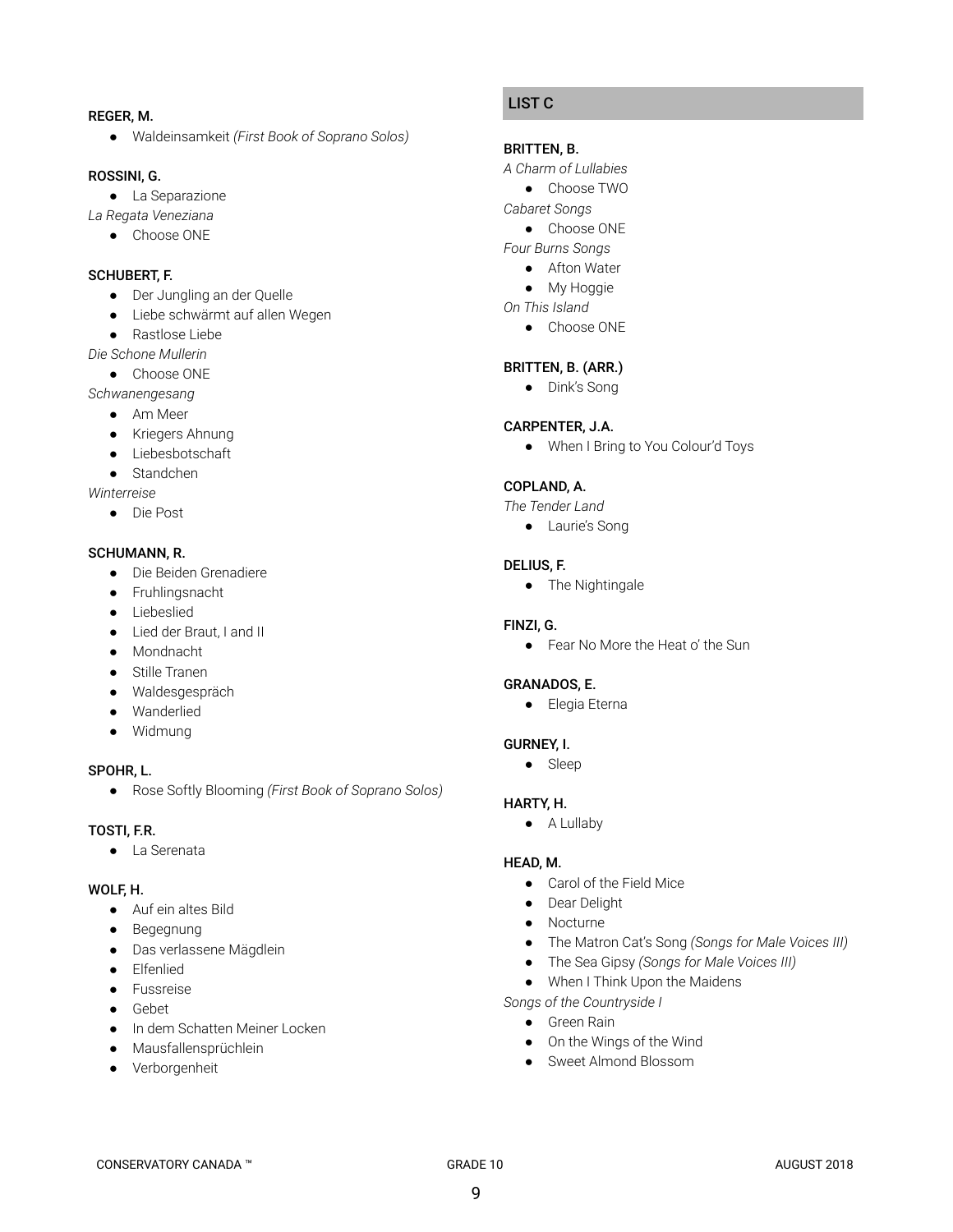#### IRELAND, J.

● A Thanksgiving

## LEONCAVALLO, R.

● Mattinata

# MAHLER, G.

- Fruhlingsmorgen
- Serenade
- *Des Knaben Wunderhorn*
	- Rheinlegendchen

#### MASSENET, G.

● Ouvre Tes Yeux Bleus

## OBRADORS, F.

- Al Amor
- Del Cabello mas Sutil

# POULENC, F.

#### *Air Chantes*

- Choose ONE
- *Banalites*
	- Choose ONE

*Fiançailles Pour Rire*

● Choose ONE

#### QUILTER, R.

- Come Away, Death
- Fear No More the Heat o' the Sun
- Hey, Ho, the Wind and the Rain

#### RAVEL, M.

● Chanson des cueilleuses de lentisques

#### REGER, M.

● Waldeinsamkeit

#### SARGENT, P.

● Stopping by the Woods on a Snowy Evening

#### SATIE, E.

- Je te veux
- La Diva de L'Empire
- Le Chapelier

## SHAW, M.

*Seven Songs*

- Cargoes
- When Daisies Pied

#### STRAUSS, R.

- All Mein Gedanken
- Allerseelen
- Ich Trage Meine Minne
- Morgen!
- Die Nacht

## VAUGHAN WILLIAMS, R.

- A Clear Midnight
- Hugh's Song of the Road
- Joy, Shipmate, Joy!
- Nocturne
- Silent Noon

#### WARLOCK, P.

- Rest Sweet Nymphs
- Sleep
- Spring

# LIST D

## \*ALBRECHT, R.

*Chopin Letters*

● Choose ONE

#### ARGENTO, D.

*Six Elizabethan Songs*

- Diaphenia
- Hymn
- Sleep
- Winter

# \*BAKER, C.

*Seven Wonders*

● Choose ONE

## BARAB, H.

● Sylphinia's Aria (Only a Miracle) *(American Arias for Soprano)*

## BARBER, S.

- Bessie Bobtail
- Monks and Raisins
- St. Ita's Vision
- The Secrets of the Old

#### \*BECKWITH, J.

*4 Songs to Poems by E.E. Cummings*

- No. 3
- $\bullet$  No. 4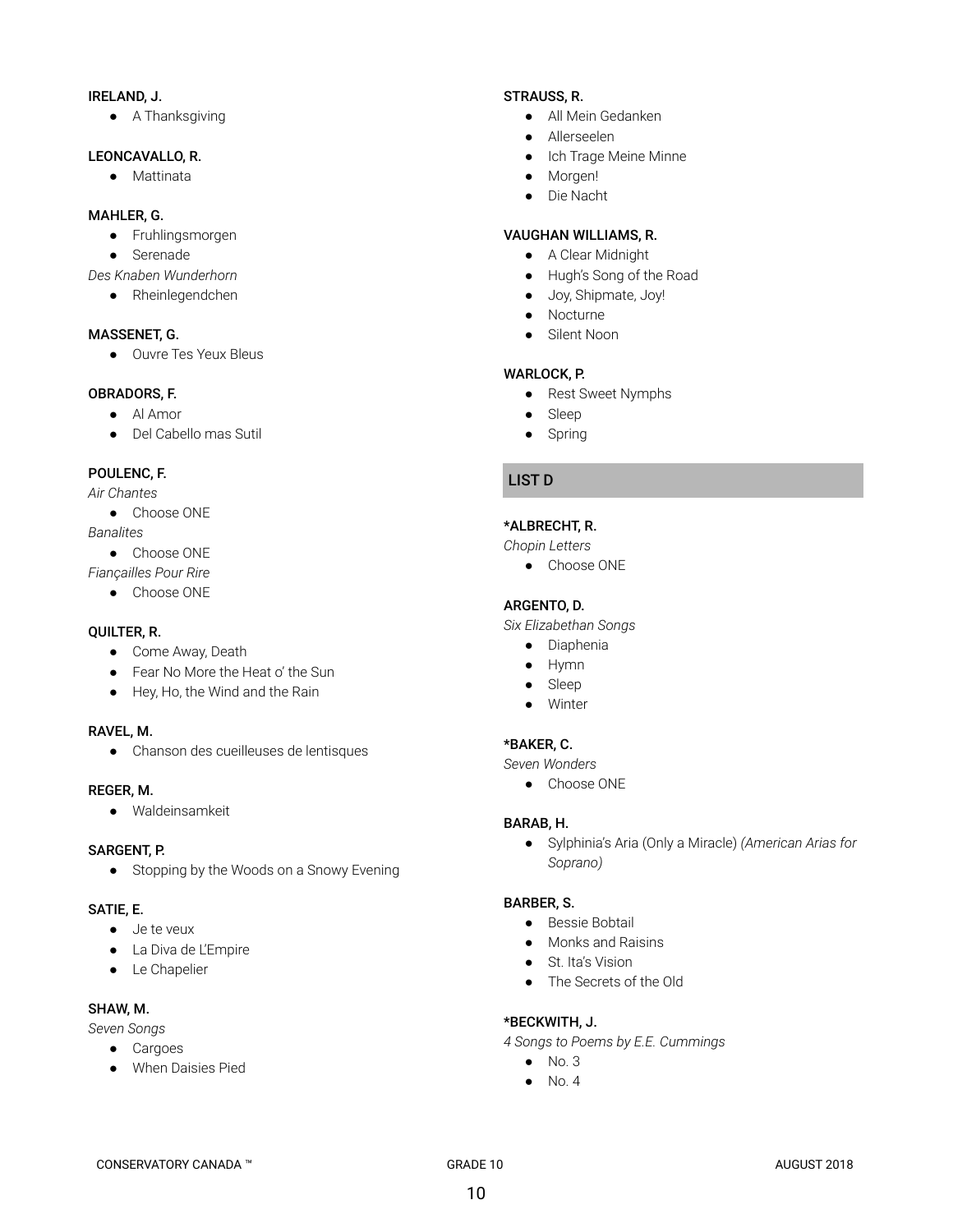## *5 Lyrics of the Tang Dynasty*

● The Inlaid Harp

#### BERNSTEIN, L.

- *La Bonne Cuisine*
	- Choose ONE

## BOLCOM, W.

*Cabaret Songs*

- Places to live
- Surprise
- The Actor

#### \*CARRIERE, B.

*Shakespeare 12th Night Songs*

● A Little Tiny Boy

#### \*CHATMAN, S.

*Seven Songs*

● Choose FOUR

#### CHAVEZ, C.

● Segador

#### CORIGLIANO, J.

● The Unicorn

## \*COULTHARD, J.

● She Walks in Beauty

## DELLO JOIO, N.

- After Love
- Fade, Vision Bright
- Farewell

# DOUGHERTY, C.

● Sound the Flute!

#### \*DUNCAN, C.

*Departures*

- City Life
- O Where are you Going

# \*GLICK, S.I.

- *I Never Saw another Butterfly*
	- Choose ONE

# HOIBY, L.

# *13 Songs*

● Jabberwocky

## \*JOHNSTON, R.

*The Irish Book*

● Choose ONE

#### KIRK, T

*Prayers of the Ark*

- Songs for Soprano
- Songs for Bass-Baritone

#### LARSEN, L.

*Cowboy Songs*

● Choose ONE

#### \*MACNUTT, W.

● Litany to our Country

## MECHEM, K.

#### *Tartuffe*

● Fair Robin I Love

# MENOTTI, G..

- *The Consul*
- Lullaby
- *The Medium*
	- Monica's Waltz

#### \*MERCURE, P.

*Dissidence*

● Choose ONE

#### MOORE, D.

• The Dove Song (The Wings of a Dove)

#### \*MORAWETZ, O.

- My True Love Hath my Heart
- *Sonnets from the Portuguese*
	- To the Ottawa River
	- When we two Parted

#### MUSGRAVE, T.

*A Suite O Bairnsongs*

● The Cherry Tree

#### \*PENTLAND, B.

#### *Song Cycle*

● Choose ONE

## \*RAMINSCH I.

*Three Spanish Lyrics for Soprano*

● Choose ONE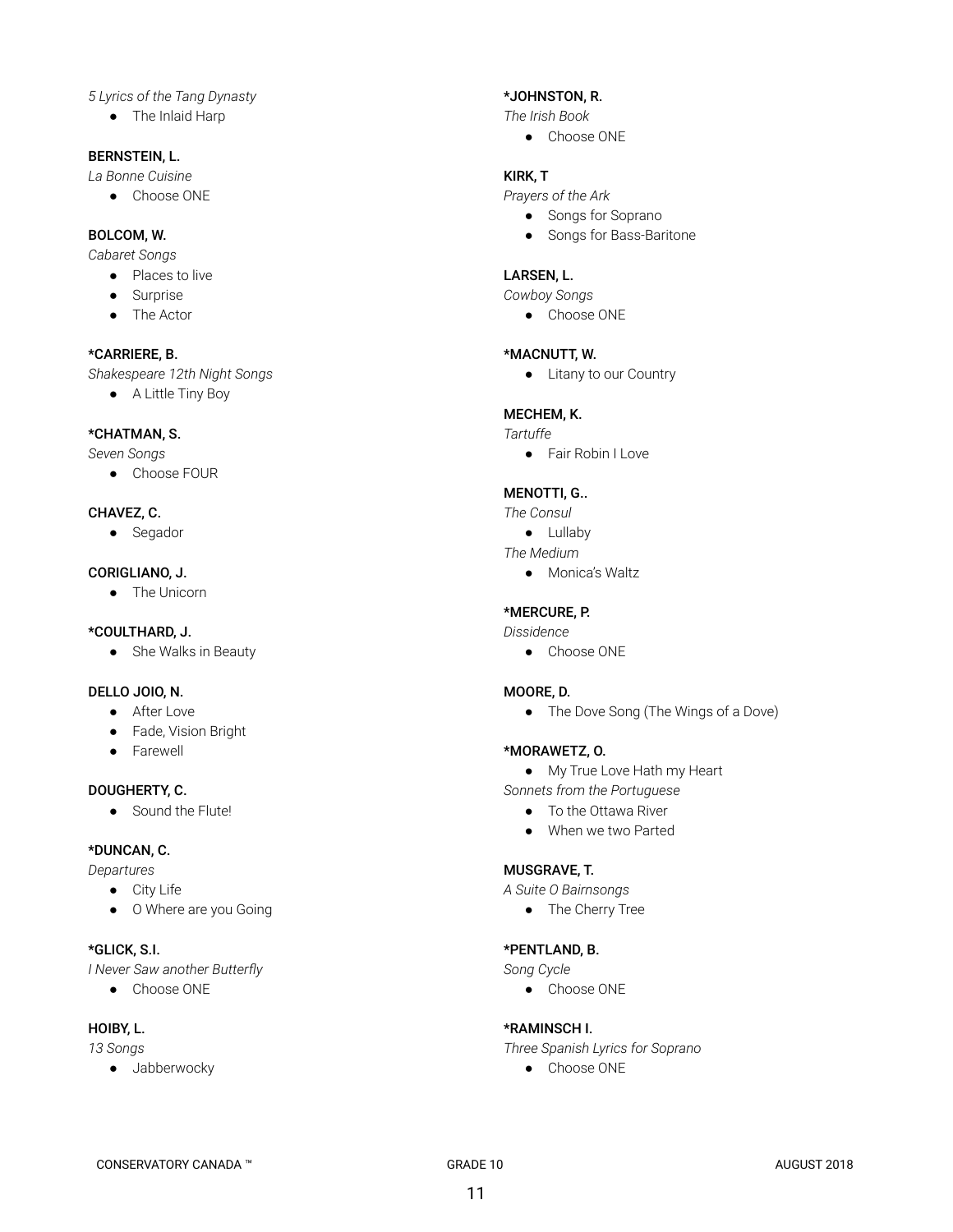#### SARGENT, P.

● Stopping by Woods on a Snowy Evening

#### \*SOMERS, H.

● After the Dazzle of Day

#### \*TURNER, R.

*Four Songs*

● Choose ONE

#### WALTON, W.

*Three Songs (Poems by Edith Sitwell)*

● Choose ONE

## LIST E (MUSICAL THEATRE)

#### ANDERSSON, B. & ULVAEUS, B.

*Chess*

● Someone Else's Story

#### ARDEN, L.

*The House of Martin Guerre*

• The World Is Changing

#### BLITZSTEIN, M.

*Regina*

● What Will it Be For Me

#### GERSHWIN, G.

*Porgy and Bess*

● I Got Plenty o' Nuttin'

#### GILBERT, W. & SULLIVAN, A.

*Patience*

● I Cannot Tell What this Love May Be *The Gondoliers*

● Take a Pair of Sparkling Eyes

*The Mikado*

- As Some Day it May Happen
- Hearts Do Not Break

*The Sorcerer*

- Time Was When Love
- *The Yeoman of the Guard*
	- Though Tear and Long-Drawn Sigh

## KANDER, J.

*Cabaret*

● Maybe this Time

#### KERN, J.

*Show Boat*

● Can't Help Lovin' Dat Man

## LEIGH, M. & DARION, J.

*Man of La Mancha*

● The Impossible Dream

#### LERNER, J & LOEWE, F.

*My Fair Lady*

- Just You Wait
- Without You

## LLOYD WEBBER, A.

*Song and Dance*

● Unexpected Song

#### RODGERS, R. & HAMMERSTEIN, O.

*Flower Drum Song*

● You Are Beautiful

## ROMBERG, S.

*The Student Prince*

● Serenade

#### SCHÖNBERG, C.

*Les Misérables*

● Stars

#### SCHMIDT, H. & JONES, T

*The Fantasticks*

● Much More

#### SONDHEIM, S.

*Follies*

- Losing My Mind
- One More Kiss
- *Into the Woods*
- Children will Listen

*Sunday in the Park with George*

- Don't tell me on a Sunday
- *Sweeney Todd*
	- Johanna

#### WEILL, K.

- *Lost in the Stars*
	- Lost in the Stars

# **RECITATIVES**

## ORATORIO

CONSERVATORY CANADA ™ GRADE 10 GRADE 10 GRADE 10 AUGUST 2018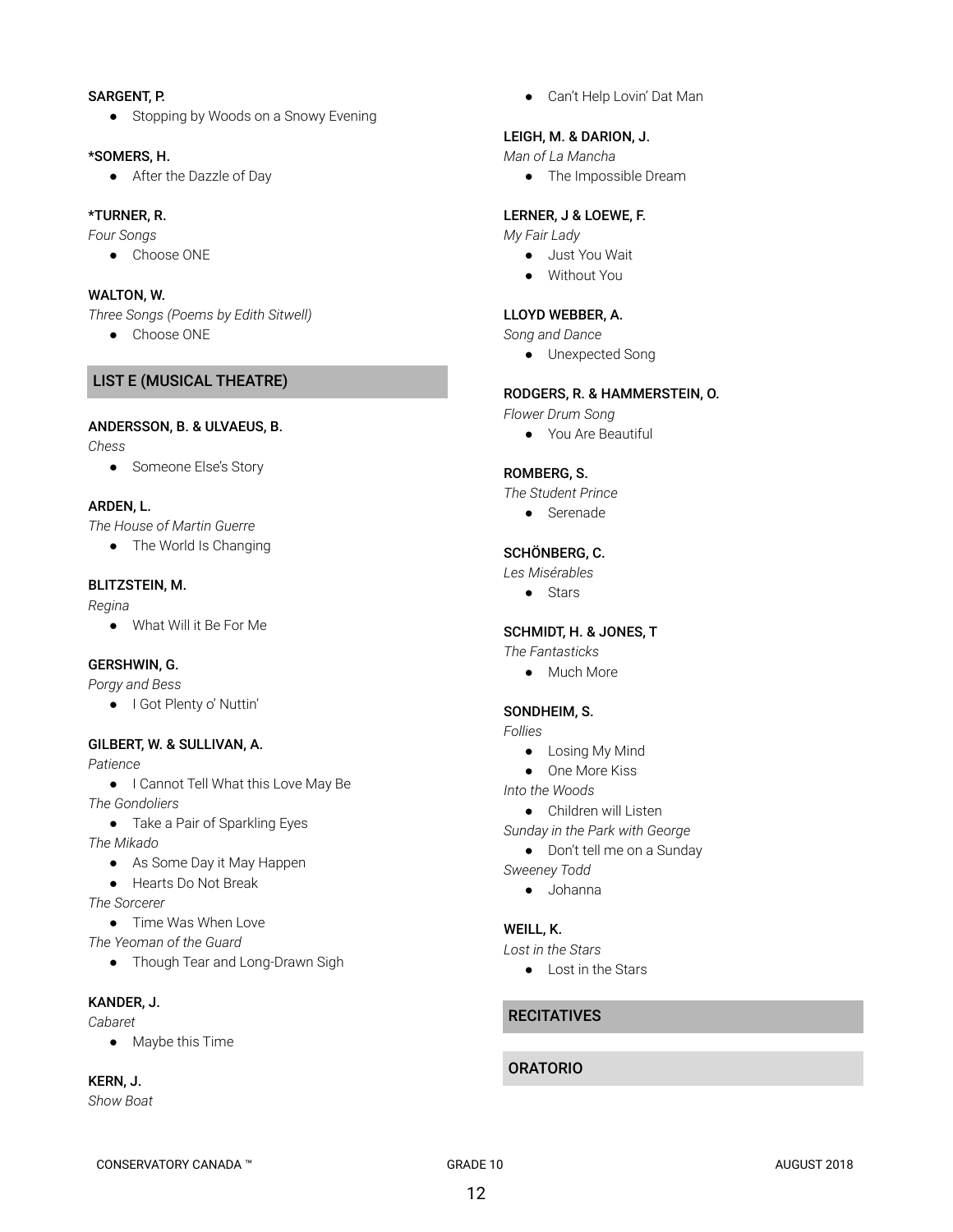# BACH, J.S.

*Christmas Oratorio*

● Du Falscher, suche nur den Herrn zu fallen *St. Matthew Passion*

- Wiewohl mein Herz in Tranen
- Er hat uns allen wohlgetan

*Weichet nur betrube Schatten*

● Drum sucht auch Amor sein Vergnügen

## BEETHOVEN, L.

*Christ on the Mount of Olives*

● Erzittre Erde

## HANDEL, G.F.

*Judas Maccabaeus*

● O Let Eternal Honours Crown His Name

## HAYDN, F.J.

*The Creation*

● And God said, "Let the Waters Bring Forth"

## MEZZO/CONTRALTO

## BACH, J.S.

*Christmas Oratorio*

- Ja, ja, mein Herz sol les bewahren
- Nun wird mein liebster Bräutigam
- *St. Matthew Passion*
	- Ach Golgotha
	- Erbarm es Gott

# HANDEL, G.F.

*Judas Maccabaeus*

● From Capharsalama

*Messiah*

• Then shall the eyes of the blind be opened *Samson*

● O Change Beyond Report

#### MENDELSSOHN, F.

*Elijah*

● Now Cherith's Brook is dried up

#### MEZZO/CONTRALTO

## BACH, J.S.

#### *Christmas Oratorio*

- Und ließ versammeln alle Hohenpriester
- *St. John Passion*
	- Da überantwortete er ihn
	- Und die Kriegsknechte flochten
- *St. Matthew Passion*
	- Da spielten sie aus *and* Da gab er ihnen Barrabam  $\log$

## ELGAR, E.

*Dream of Gerontius*

- Jesu, Maria, I am near to death
- I went to sleep

## HANDEL, G.F.

*Esther*

● Who dares Intrude

*Messiah*

● The voice of him that crieth in the wilderness

# HAYDN, F.J.

## *The Seasons*

● A Crystal pavement lies the lake

## MENDELSSOHN, F.

#### *Elijah*

● Ye people, rend your hearts

#### BARITONE/BASS

# BACH, J.S.

*St. John Passion*

- Ich habe frei
- Stecke dein Schwert in die Scheide

*St. Matthew Passion*

- Am Abend, da es kuhle war
- Der Heiland fallt vor seinem Vater nieder

# ELGAR, E.

*Light of Life*

● Neither hath this man sinned

## HANDEL, G.F.

*Judas Maccabaeus*

● Not vain is all this storm of grief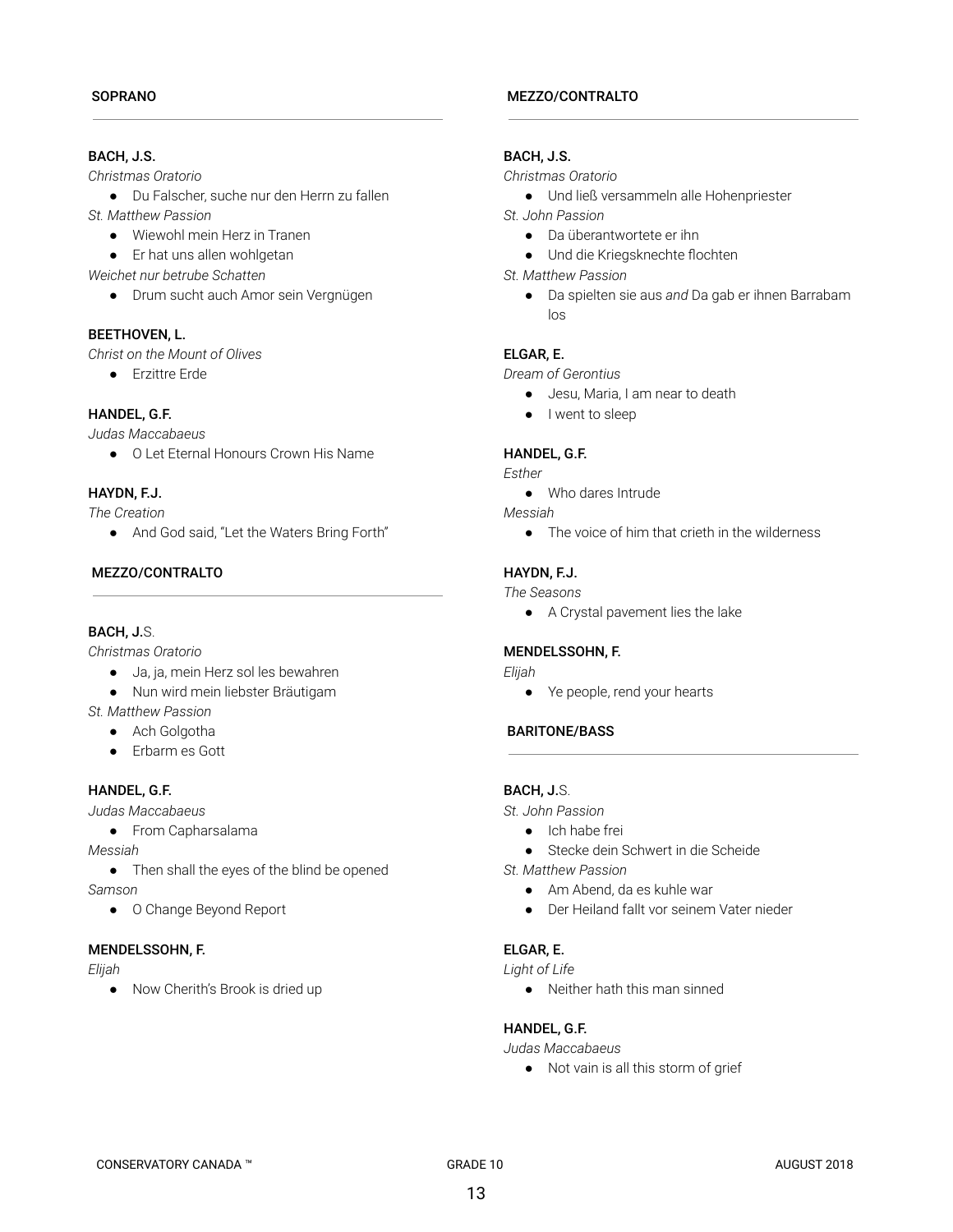#### *Messiah*

- Behold, I tell you a mystery
- For behold! Darkness shall cover the earth

#### HAYDN, F.J.

*The Seasons*

● Lo! Where the plenteous harvest waved

## **OPFRA**

#### **SOPRANO**

#### BARBER, S.

*Antony and Cleopatra*

● Most kind ambassador

#### BIZET, G.

*Les Pêcheurs de Perles*

● Me voila seule dans la nuit

#### BRITTEN, B.

*Albert Herring*

● Lady Billows: Blundering fools... [to] ...Liverpool Street Express

#### DONIZETTI, G.

*Linda di Chamounix*

● Ah, Tardai troppo… [to] …oh noi contenti!

#### GLUCK, C.W.

*Iphigénie en Tauride*

● Je cede a vos desirs

*Orfeo ed Euridice*

● Ascolta allor… [to] …degno del celeste favor

#### HANDEL, G.F.

*Semele*

● Ah me! What refuge

#### MOZART, W.A.

*Le nozze di Figaro*

● Oh guarda il demonietto… [to] …io qui l'aspetto

# MOZART, W.A.

*Cosi fan tutte*

- Ah scostati!... [to] …lasciami sola
- Et parte... [to] ...volger in gioco

*Don Giovanni*

● In quali eccessi, o Numi

#### *Le nozze di Figaro*

- Giunse al fin il momento
- E Susanna non vien!... [to] …al favor della morte
- Ne padiglione a manca

#### PURCELL, H.

*Dido and Aeneas*

● Your counsel all is urg'd in vain

#### WEBER, C.M.

*Der Freischütz*

● Wie nahte mir der Schlummer

#### MEZZO SOPRANO/CONTRALTO

## BIZET, G.

*Carmen*

● Quand je vous aimerai?

#### BRITTEN, B.

*Albert Herring*

- What would Missus Herring say?... [to] …shouldn't have done!
- Albert! Fast asleep… [to] …need rocking myself

#### GILBERT, W. & SULLIVAN, A.

*Ruddigore*

● Cheerily carols the lark over the cot

#### GLUCK, C.W.

*Orfeo ed Euridice*

- Ah' finisca e per sempre ...[to] ...M'aspetta ombra adorata!
- Ahime! Dove trascorsi?

#### MOZART, W.A.

*Cosi fan tutte*

● Ah scostati

#### MOZART, W.A.

*Le nozze di Figaro*

● Tutto ancor non ho perso... [to] ...la vorrebbe

#### OFFENBACH, J.

*Les Contes d'Hoffmann*

● Malheureux, tu ne comprends donc pas

#### PURCELL, H.

*Dido and Aeneas*

● Wayward sisters, you that fright